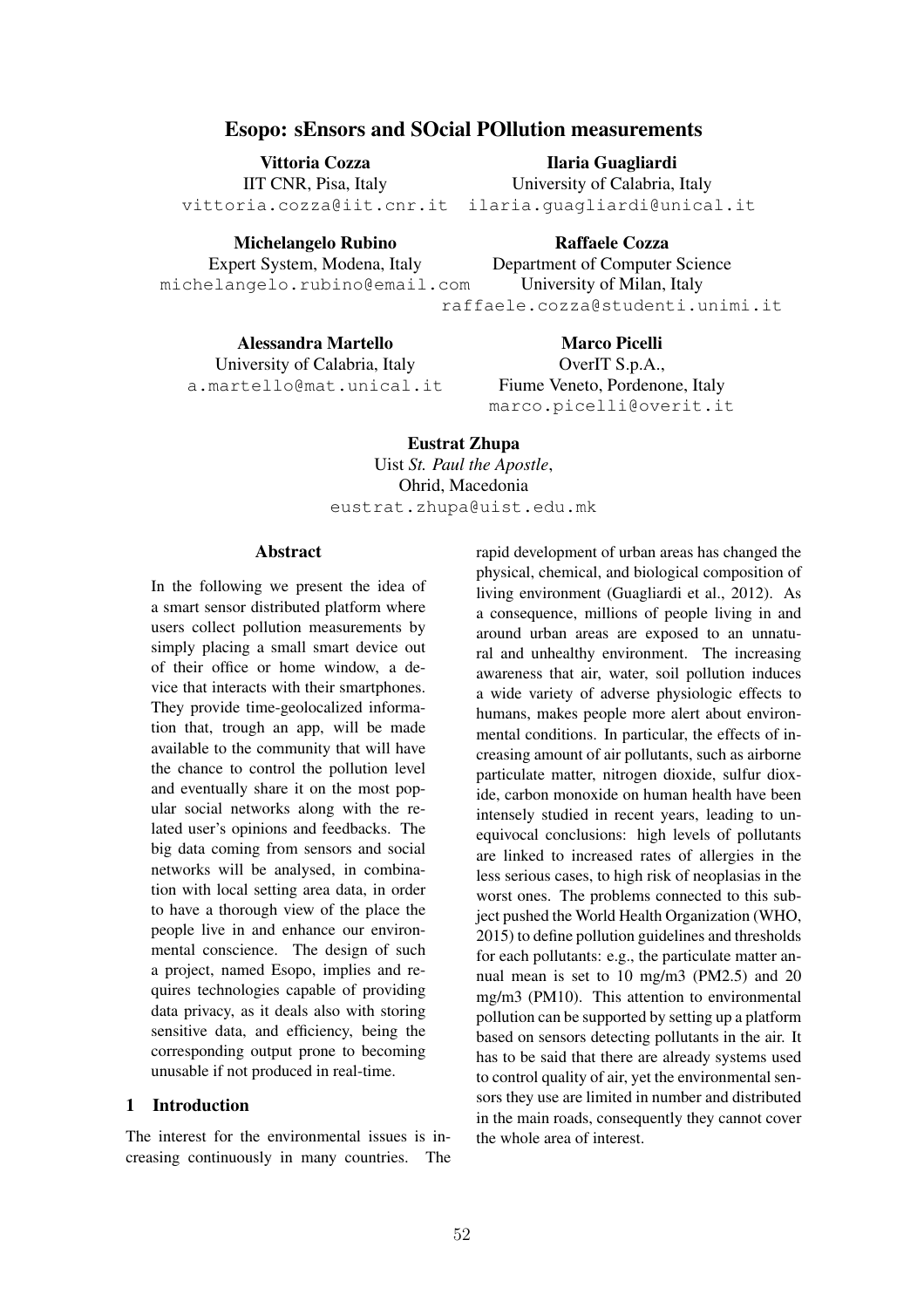We propose a system for collecting pollution data through portable sensors positioned in many points of a specific area and requiring no user intervention (passive detection) and for analysing this data. The monitoring platform should be composed of sensors that can detect enviromental measures such as Carbon Dioxide, Carbon Monoxide, Oxidizing and Reducing Gases and particle sensor. A group of people should be equipped with such sensors to detect pollution in a metropolitan area. Obviously, sensors need to be in contact with the air.

As regards the flow of data collected with sensors, measurements will be sent via bluetooth to people's personal devices and managed by the data logger mobile application, then will be transferred to remote servers and stored permanently. This requires the sensors to be connected to the platform through smartphones and tablets and, even more important, the data about the GPS position (latitude and longitude) to be sent as well as time data (timestamp). Pollution measurements, space and time are the three dimensions, detected anonymously, that will allow us to create a more detailed pollution map to monitor quarters, main and secondary streets of the cities. Pollution data about the current air conditions will be available in realtime to everyone by downloading the mobile application Air quality.

This is the second part of the project, what can be called as active detection. Indeed, every user can also share measurements on the most popular social networks, for instance by posting the level of PM10 in a particular area and adding a photo or a comment in Twitter as in Figure 1. This way,



"Milan viale Umbria PM2.5-31AOI: today the quality of air is good. bit.lo/1c28crn" Such a wonderful day!!! cannot wait to go running.



### Figure 1: Pollution measurement shared on Twitter.

everyone will be able to get information about the quality of air or to compare their perceptions with what is shown by the Air quality app. The project is therefore aimed at developing an application able to map data related to the environmental pollution and sharing it via social networks with the possibility of adding personal sensations.

Actually, many geographical areas are covered by pollution detectors, they are analysed according to pollutant thresholds that change on the basis of the law. Yet enviromental sensors have a sparse distribution on the territory. Such a system will provide the users with realtime information about the current air pollution levels within a denser map. As a plus, Esopo will analyse their opinions when they share air information on the most common social network, adding personal comments.

Geolocalized and time-tagged data along with user's opinions, will be used to generate a big pollution dataset.

The collected data will be accessed through multidimensional indexing structures (based on space, time and text). For deeper analyses it will be merged with other data regarding the area (data fusion) (Guo and Hassard, 2008; Guo et al., 2010).

### 2 Social and Smart Sensor networks

Nowadays, the interest for environmental issues is not restricted to few people, but it is growing, as well as the demand for pollution data in the Healthcare and the Security sectors. Actually, almost everyone owns a personal smart device, be it a smartphone or a tablet. The pollutants are usually concentrated in specific spots, e.g., the main city roads, as they are typically emitted by motor vehicles, but just few people know that their concentration can be different based on the time, usually more concentrated in the morning and less in the evening and night. We aim at designing a wireless sensor network to collect "affordable" information. When we use the adjective "affordable" we refer to open data, available for a free access. Citizens can monitor directly the quality of air combining the environmental sensors with their own mobile sensors. On the market, there is a number of sensor devices to be implemented in such kind of network and useful to control pollution 24/7. By law, the distribution of pollution control units must be revised periodically and, during this period, many things may change. Typically, just few control units can map all the pollutants. A smart distributed sensor network would cover a larger territory, also detecting more pollutants. This solution would integrate the control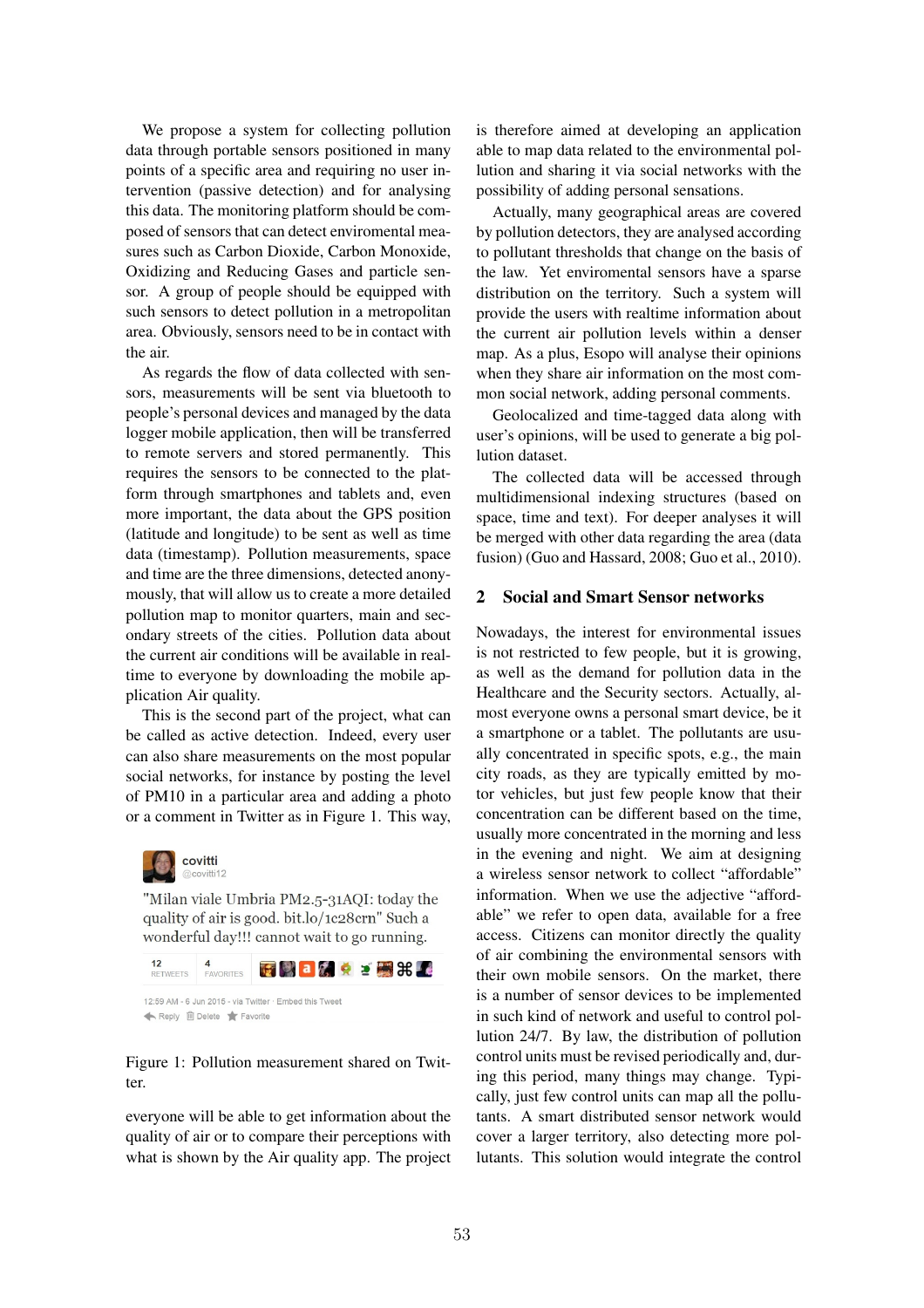units network with low costs for citizens and private companies. Once implemented, it will provide people with valuable information related to their life and this knowledge may eventually motivate them to advocate for a change.

We propose to build a sensor network collecting chemical, physical, and biological measurements, monitoring the environment with the minimum of user intervention: enhancing a number of user's smartphones with ad hoc sensors.

#### 2.1 Sensors devices

We believe that a so called "social" wireless network of sensors should satisfy some general requirements, such as:

- 1. Sensors should be able to monitor the air quality around a user, especially nitrogen dioxide (NO2), sulphur dioxide (SO2), carbon monoxide (CO) and the so-called PM10.
- 2. The monitoring process should need very limited user intervention.
- 3. Sensors should be extensible, namely should be possible to connect, through an external interface, other peripherals, in order to extend the sensors capabilities for future purpose.
- 4. Sensors must connect in a wireless way to some portable smart devices, in order to gather data and send it to the back end infrastructure. A smartphone is believed to be the most suitable device for this task.
- 5. Sensors must be commercial off-the-shelf (cots).

Moreover, it is important to safeguard user privacy. To this aim, we define the following software requirements:

- All the possible API to access the sensors capabilities must be open source, so that it would be possibile to inspect them looking for threats to the privacy of the user.
- *•* All applications developed must be released under open source licenses, so that each user - or central authority - could inspect them and be assured that there is no threat for the privacy of the user.

Given these requirements, we find out that there are just a few sensors suitable for our purpose

(at the time of our study) namely: Air.Air sensors<sup>1</sup>, CitiSense sensors<sup>2</sup>, Sensordrone sensors<sup>3</sup> and M-Dust sensors, an innovative low-cost smart pm sensor<sup>4</sup>. Unfortunately, none of the previous options are able to satisfy all the requirements. For options 1) and 2), we were unable to find out whether these devices were really cots or just a proof of concept. Moreover, we were unable to understand exactly what kind of air parameter they are able to monitor and the API available to communicate with the sensors. Option 3) instead seems very interesting. Sensordrone (Sensordrone, 2015), in Figure 2, is a portable & wearable multisensor connectable to portable smart devices and can be turned into a multi-function environmental monitor: a carbon monoxide leak detector, a non-contact thermometer, a lux meter, a weather station.



Figure 2: Sensordrone

From the information available on the website, it is able to communicate with Android and Apple devices through Bluethooth technology and it offers a well-defined, open source, API. Moreover, it is able to monitor most of the air quality parameters we need, but not the PM-10. On the contrary, M-Dust (Must, 2015; Soldo et al., 2012) can monitor PM10 and PM2.5 parameters, but it is not capable of directly communicating with a device such as a smartphone.

The idea then is to use the Sensordrone, extended with the particle sensor MDust for controlling PMs. This is possible since Sensordrone has also an expansion port were we can connect, as an expansion device, M-Dust. In interfacing Sensodrone with M-Dust, we must take into ac-

3 http://sensorcon.com/sensordrone-1/ 4 http://www.particle-sensor.com/

<sup>&</sup>lt;sup>1</sup>https://www.kickstarter.com/projects/1886143677/airairportable-air-quality-detector

<sup>&</sup>lt;sup>2</sup>http://ucsdnews.ucsd.edu/pressrelease/small\_portable\_sensors allow users to monitor exposure to pollution on thei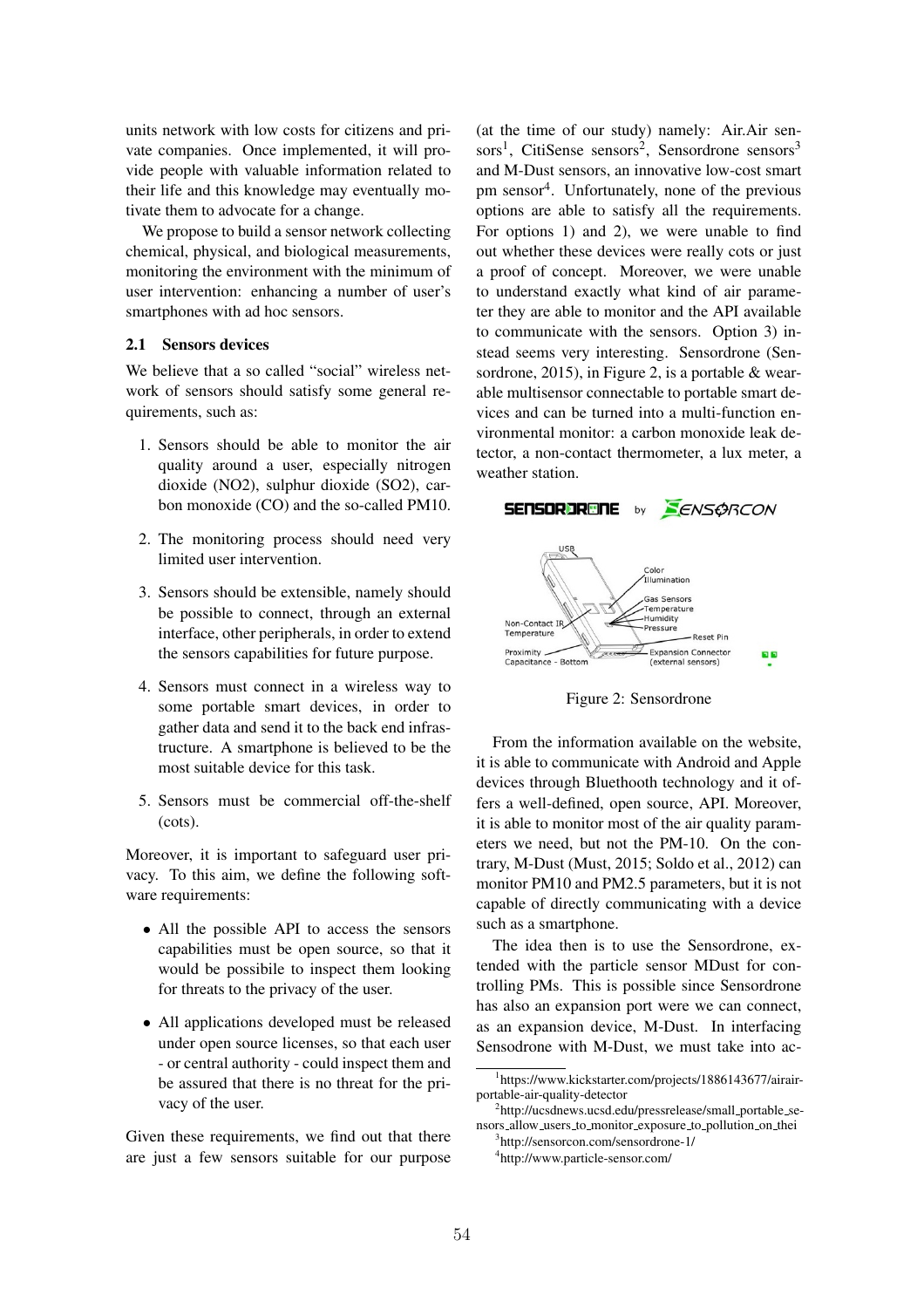count a technical inconvenient though, as the expansion port of Sensordrone accepts, as input, a signal ranging from 0 to 3 V, while M-Dust outputs a signal ranging from 0 to 4 V. The different input/output requirements, however, can be compensated using a voltage divider. However, at this stage, we are unable to exactly pinpoint the effect of the loss of resolution in doing this adaption.

### 2.2 Data flow

All the data measured with the environmental sensors, being it on demand or periodic, is saved in a local database on a personal Sensordrone device, that can be easily sent as a csv file to our data logger application, installed on the user smartphone. Each hour the data logger downloads a new csv file from Sensordrone and merges data acquired by the pollution sensor, the timestamp and other information coming from the smartphone, such as the GPS data tracking the position of the user.

Detected data is sent to a repository. Indeed the continuous data flow, composed of measurements, timestamps and user location, is sent and stored to the big data repository. At the same time, the user can visualize the current measurements, as well as the data of the past, by using an air quality application on his/her smart device. The repository will also collect text written by the users while they share and comment sensor data on the most popular social networks. The chosen repository will support georeferenced data, a hybrid multidimensional index to speed up soft real-time and offline analyses. The data can be retrieved with a popularity spatio-temporal-keyword search engine, as proposed in (Cozza et al., 2013). The system will also provide a polarity detection module to understand whether comments express a positive or negative sensation about the air and an opinion mining module to extract relevant information from unstructured social comments.

### 2.3 Privacy concerns

Constraints about profiling and trustworthiness will need to be matched. As regards profiling, different user profiles will be investigated to understand to what extent confidentiality and multiple view and map customisations can be satisfied, namely not only the information to show but also how to show it. Particular attention will be given on storing, processing and sharing that data referring to more than one subject (so called "multisubject personal data") (Gnesi et al., 2014). We

envisage a support architecture based on privacy policies, through which users can edit their privacy preferences, appropriately enforced at the time of the actual data processing (Casassa-Mont et al., 2015).

The second aspect to consider is the Data trustworthiness: an in-depth analysis of data trustworthiness is required to identify and test a model able to exploit geotagged data and to get the highest level of reliability. Sensor data cannot be linked to any user and its physical location.

Privacy concerns arise beyond data content and focus on context information such as the location of a sensor initiating data communication. The problem of data unintentionally shared when using and producing georeferenced information is formulated and discussed in (Friginal et al., 2013), (Cortez et al., 2015).Table 1 summarizes the data categories involved in Esopo: volunteered entered by the users, observed and inferred. Data

| <b>Volunteered</b> | <b>Observed data</b> | <b>Inferred</b> |
|--------------------|----------------------|-----------------|
| data               |                      | data            |
| Pollution          | Online activity      | Habits<br>and   |
| measure-           | (time, location)     | lifestyle       |
| ments              | from GPS), Pol-      |                 |
|                    | lution level ex-     |                 |
|                    | posures              |                 |
| Interaction        | Online activity      | Opinions on     |
| with               | (time, location      | air quality,    |
| airOual-           | from GPS)            | relationship:   |
| ity app:           |                      | friends.        |
| sharing,           |                      | followers,      |
| comment,           |                      | mentions        |
| likes              |                      |                 |

### Table 1: Social and sensor data

can be inferred by information intelligence analysis: data fusion can enhance informativeness of data coming from sensors, Opinion Mining and Polarity Detection or any Social Network Analysis can be performed on these data shared on social networks through the air Quality app.

For a state-of-the-art survey of existing privacypreserving techniques in WSNs readers should refer to (Li et al, 2009).

### 2.4 Applications

Due to the variety and the volume of data retrieved and analyzed we can offer several applications.

This big data can be "consumed" in real-time, as it is "produced", and the user can get the cur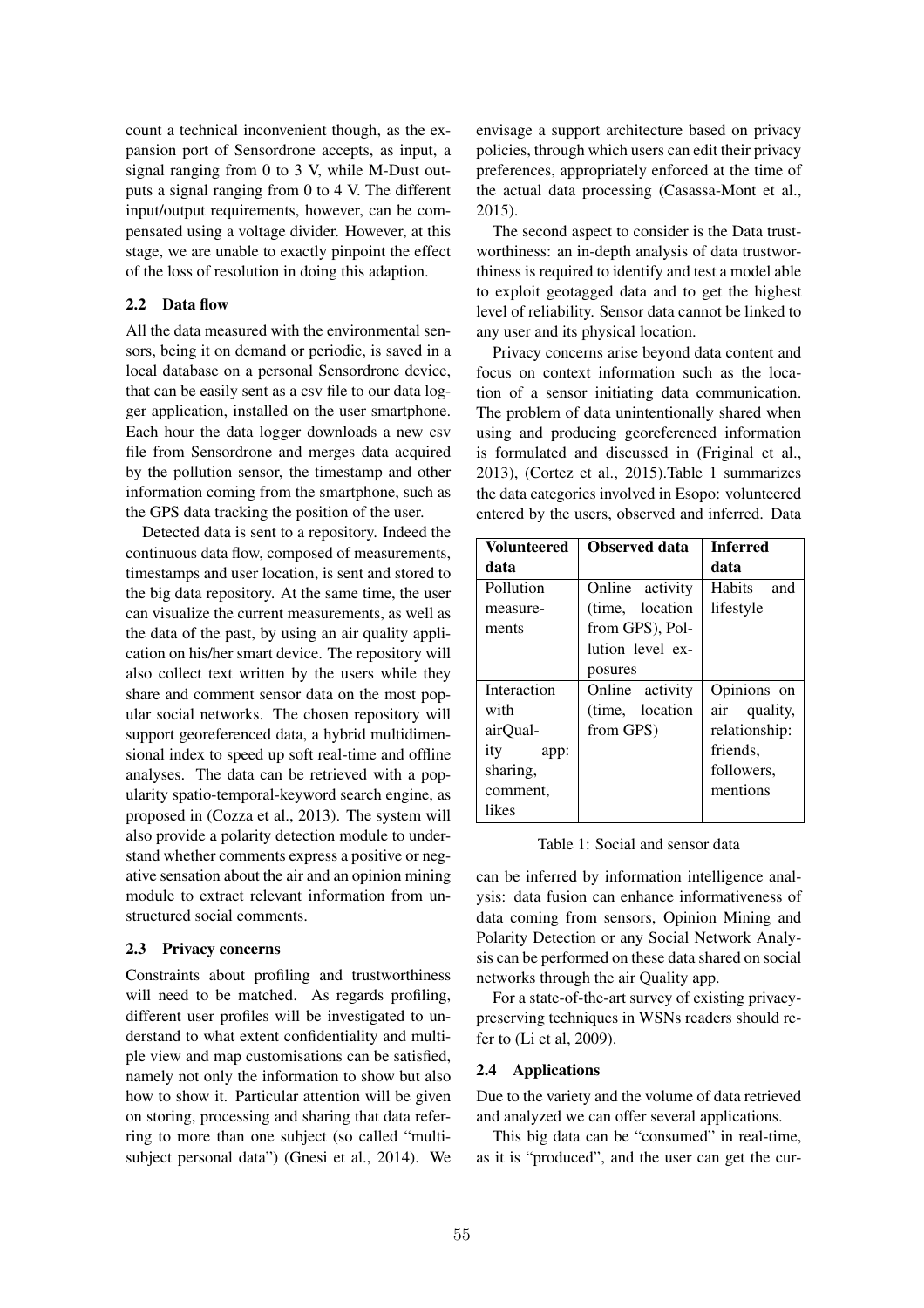rent level of pollution. This way, we can inform users about the air pollution at a specific moment of the day and can get reports, statistics and charts to evaluate the pollution level in a particular area, over the last weeks or months. This will be possible through a modern user friendly interface application. Anytime the users have the chance to check on personal devices the information about pollution (consuming information) and are able to share measurements, they will send comments and images (producing new information) to the most popular social networks. It is already available an air quality mobile application for Sensordrone providing the end users with a view about the quality of air for a specific area and a second application that allows them to take measurements with the Sensordrone and to post them to Facebook, Twitter, Google+.

Big data can be "consumed" offline as well, this means that we can combine information about the environment: pollutants, humidity, oxidizing and reducing gases with social information and other information about an area and therefore produce statistics and predictive analyses. Furthermore, we think that if we carry out experiments and analyses in a metropolitan area of Italy, let's say Milan, where there are already air pollution stations, then it would be significant to combine this data with that coming from the wireless sensor network to enrich the information provided to end users and have a wider view of the environmental conditions in different locations of that metropolitan area, even those ones not monitored by Arpa (Arpa, 2015).

All the data acquired so far has a relevant added value for others applications too, as it is collected not only pollution data, but also data about the people daily movements for instance: the starting point of each journey and where it ended, the most common paths (let's call it mobility data); data about the busiest areas; data about public places where people connect to the internet (libraries, council houses, schools...). In a nutshell, a large amount of data that could be further analysed.

# 3 Related Work

In the main geographical areas, air quality data currently available from government agencies does not provide enough detailed measurements within particular neighbourhoods, then several projects have focused on increasing the spatial res-

olution of air pollution data using ubiquitous sensor networks. These works did raise the spatial granularity compared with data from fixed air pollution monitoring sites. In (Devarakonda et al., 2015) the authors present a vehicular-based mobile approach for measuring fine-grained air quality in real-time. They provide users with a small sensor that they should bring on their veichles or in public transportation to collect realtime information.

In (Hu et al., 2014) the authors combine air pollution and human energy expenditure data to give individuals real-time personal air pollution exposure estimates. They monitor pollution in an area and at the same time analyse users' life behaviours, specially they apply multiple data mining techniques to find out associations among activity modes, locations and the inhaled pollution.

The authors understand the relevance of automatically analysing how pollution level are perceived by people and combining air pollution exposure with personal health.

In (Leonardi et al., 2014) the authors propose SecondNose, an air quality mobile crowdsensing service, aimed at collecting environmental data to monitor some air pollution indicators to foster participants reflection on their overall exposure to pollutants. At the time of the work, Second-Nose aggregates more than 30k data points daily from 80 citizens in Trento, northern Italy. Esopo has many features in common with SecondNose, in addition it encourages users to share pollution measurements on the social networks and, consequently, the combined analysis of sensor data and social data.

# 4 Conclusions

In this work we have described the project idea of a smart sensor network that stores environmental information from sensors and eventually collects social network comments about it. Sensor data can be shared through users that will have a real-time snapshot of the enviromental pollution in a defined area at a specific time and that may want to add their personal sensations. Sensors will share minute-by-minute air quality measurements that could provide a better understanding of risks related to potentially harmful exposure in the area and eventually identify patterns for any given day, week, month or year.

Furthemore, the analysis of sensor data com-